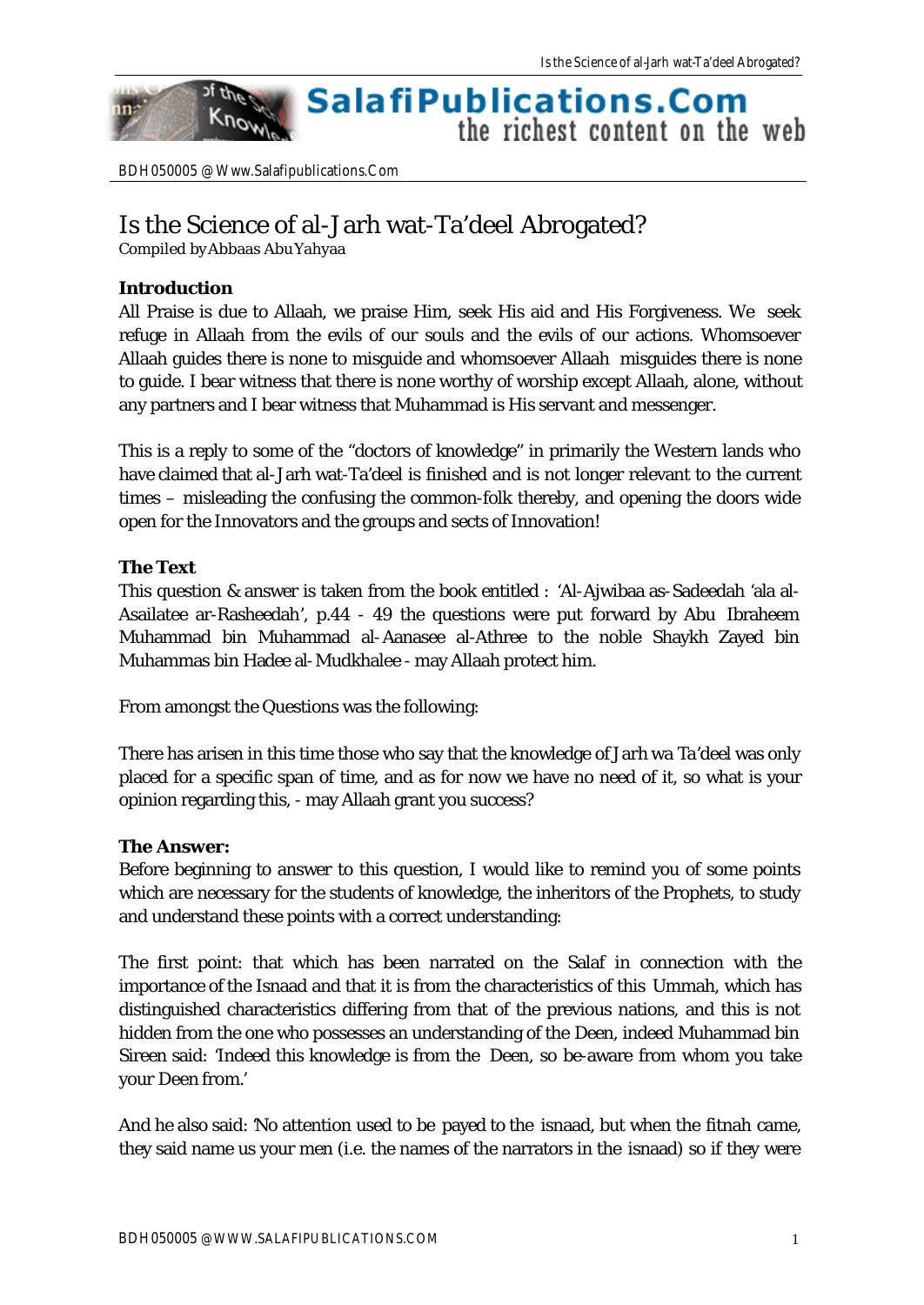from Ahl-ul-Sunnah their hadeeth would be accepted, and if they were from Ahl-ul-Bida' their hadeeth would be rejected.'

So I say: these two statements honour Ahl-ul-Sunnah, and clearly rebuke Ahl-ul-Bida' so may Ahl-ul-Hadeeth be delighted in every time and every place, and great praise and credibility to those who possess it, and intense pity on the Ahl-ul-Bida' from amongst the Muslims, who have had the matters reversed upon them due to their evil ways which is clear in their reviving the bida', and their aiding bida' and causing the Sunnah to die, and their hate for the people of Sunnah.

The Second point: That Jarh wa Ta'deel in every generation from time has its men, and due to their characteristics, of knowledge of the Book & the Sunnah and its sciences and whom are associated with integrity and alertness.

Imaam Malik - may Allaah be pleased with him - said: 'Indeed this is knowledge of the Deen, so pay attention from whom you take your Deen, for verily I met 70 prominant personalities, those who used to narrate, so & so said that the Messenger of Allaah said, and then he [Imaam Malik] pointed towards the Masjid of the Messenger, and said: And I did not take anything from them, and if one of them was to be put as a guard over bait ulmaal ( where they used to store the wealth ) he would indeed be trustworthy, but he would not be from the people who deal with narrations and, yet when Ibn Shihaab came to us, we would rush and crowd outside his door.'

I Say: and all of that, because Ibn Shihaab was from amongst the people of knowledge regarding narrators, and had perfection in memorizing the texts and integrity and alertness.

Before the statement of Imaam Malik: 'Mujahid said that Basheer al-Adawee came to Ibn Abbas, so Basheer began to narrate and said: 'The Messenger of Allaah said, the Messenger of Allaah said.' so Ibn Abbas did not listen to him, and did not even look towards him, so he said: 'O Ibn Abbas why is it that you do not listen to me narrate, I narrate to you on the Messenger of Allaah and you do not listen!' Ibn Abbas said: 'Verily we used to, if we heard a man say: 'the Messenger of Allaah said' we used to hasten to see him and leaned towards him with our ears so when the people started to accept from anybody & everybody, then we did not take from the people except from those whom we knew.'

The third point: The obligation of having concern with the implementation of the principle 'Tasfiyah & Tarbiyah' (purification and education) and the intent of Tasfiyah (purification) as I understand it is: the differentiating of the authentic Ahaadeeth from the weak ones, and differentiating the weak Ahaadeeth which can be strengthened from those that cannot be strengthened, and the differentiating of the Sunnah from the bida', and differentiating the 'Aqeedah of the Salaf and their knowledge based Manhajj (methodology) from from the beliefs of the Ahl-ul-Bida' and their methodology, from those who have preceeded and those of the present time, and differentiating the righteous people from the criminals, and differentiating those from whom it is necessary to take the knowledge from, and to refer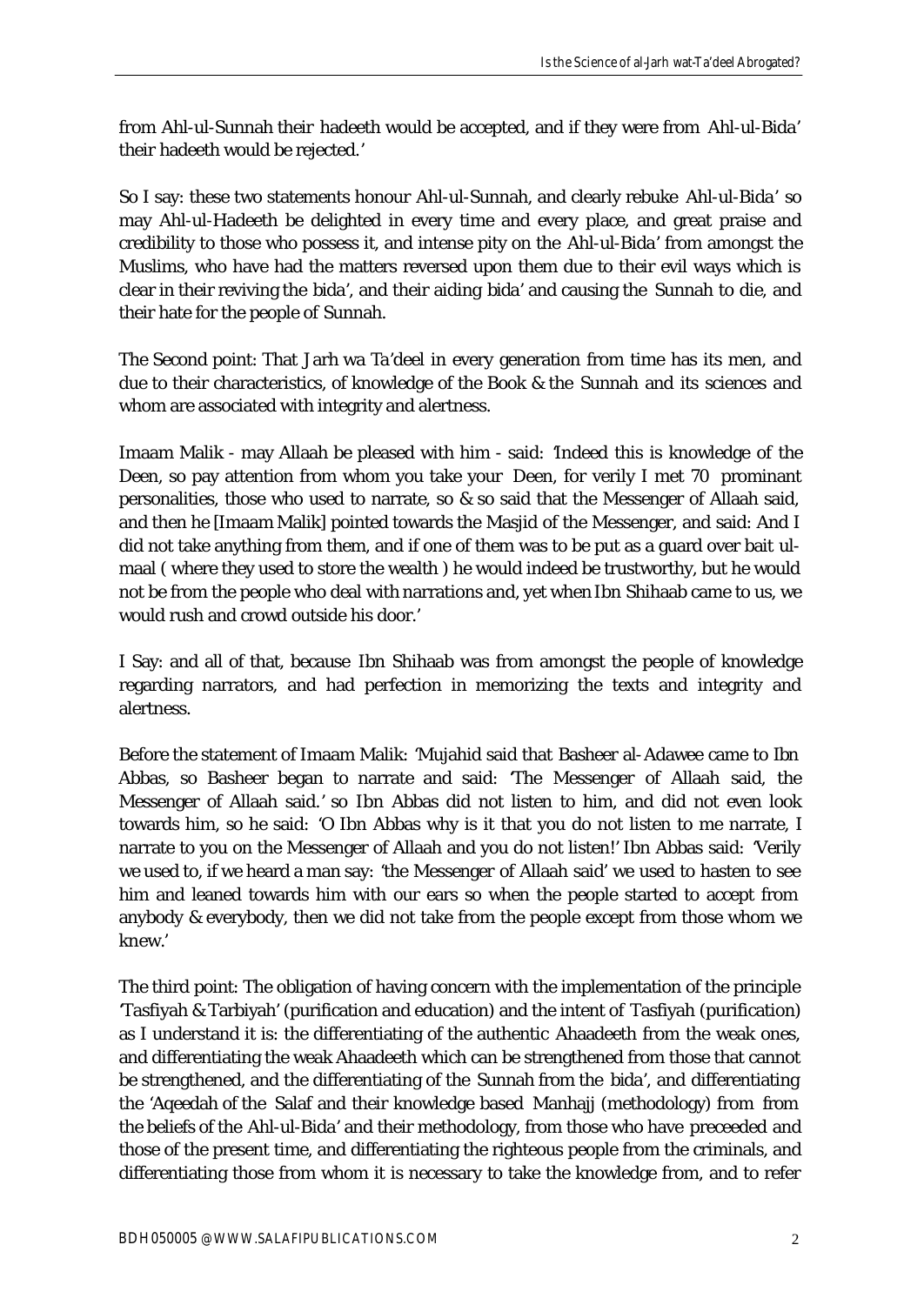back to the Fatawa (verdicts) and they are the 'Ulama ar-Rabbaneeoon (the noble scholars) who are upon the methodology of the Salaf in knowledge and action, and differentiating from those who are not, from every misguided mubtadi' (person of Bida') who couples together, inviting to his misguidance and advicing the people to accept his misguidance.

As for Tarbiyah: Then the objective of this is the Tarbiyah of the individuals and the intellect with the texts of the Book and the Sunnah with the understanding of the Salaf as-Saalih - may Allaah have mercy on them. Then if the people are nurtured on the hands of their 'Ulama, to adhere to the Book of their Lord, and the authentic Sunnah of their Prophet, then they will indeed be successful with a good blessed life, and if they are nurtured by the ideas of 'thinkers' from those who have little insight into the Fiqh (understanding) of the Deen, and opinions of the people of Bida' which do not extend from the texts of the clear Sharee'ah then they oppressed them selves……………and have placed themselves on the path of destruction, and have been overtaken by sin and what an evil destiny it is.

Regarding the answer to the text of the question then I say relying upon the help and correction from Allaah Who has taught us to seek help from Him, as is mentioned in His truthful statement, "**You alone do we worship, You alone do we seek aid from.**"

Indeed the statement of the questioner in the issue of knowledge of Jarh wa Ta'deel that it was only placed for a specific time which has passed and ended, and its pen has been lifted and its paper has dried and its personalities have died, then this is a mistake, and in it is clear foolishness and prevention from the eagerness of concern for the texts of the Book & the Sunnah and their sciences, and diverting the students of Sharee'ah knowledge away from looking into the narrators of the Ahaadeeth and it's texts, and that is the possible danger of this, which is not hidden from the people of knowledge and the Imaams of the Deen.

The truth is inshAllaah that the knowledge of Jarh wa Ta'deel will continue and remain as long as there is knowledge and 'Ulama, and that is because generally in every period of time, there are Imaams who are qualified to give Ta'deel to whom so-ever is deserving of Ta'deel, and give Jarh to those who are deserving of Jarh, due to the evidence of the saying of the Prophet - sallaAllaahu alayhi wa sallam - :'There will always continue to be a group from my Ummah upright with the command of Allaah, they will not be harmed by those who abandon them, nor by those who oppose them until the command of Allaah comes and they are (thairoon) manifest to the people.'

And in another narration: 'There will always continue to be a group from my Ummah firm on the command of Allaah, it will not be harmed by whom so-ever opposes it.'

Indeed a large group from the scholars said: if this group is not the people of hadeeth then we do not know who they are, and the people of hadeeth in reality are those who are acquainted with Asaneed and its texts from its authenticity and weaknesses, and acceptance of hadeeth and rejection, and the reasons for acceptance of the hadeeth and